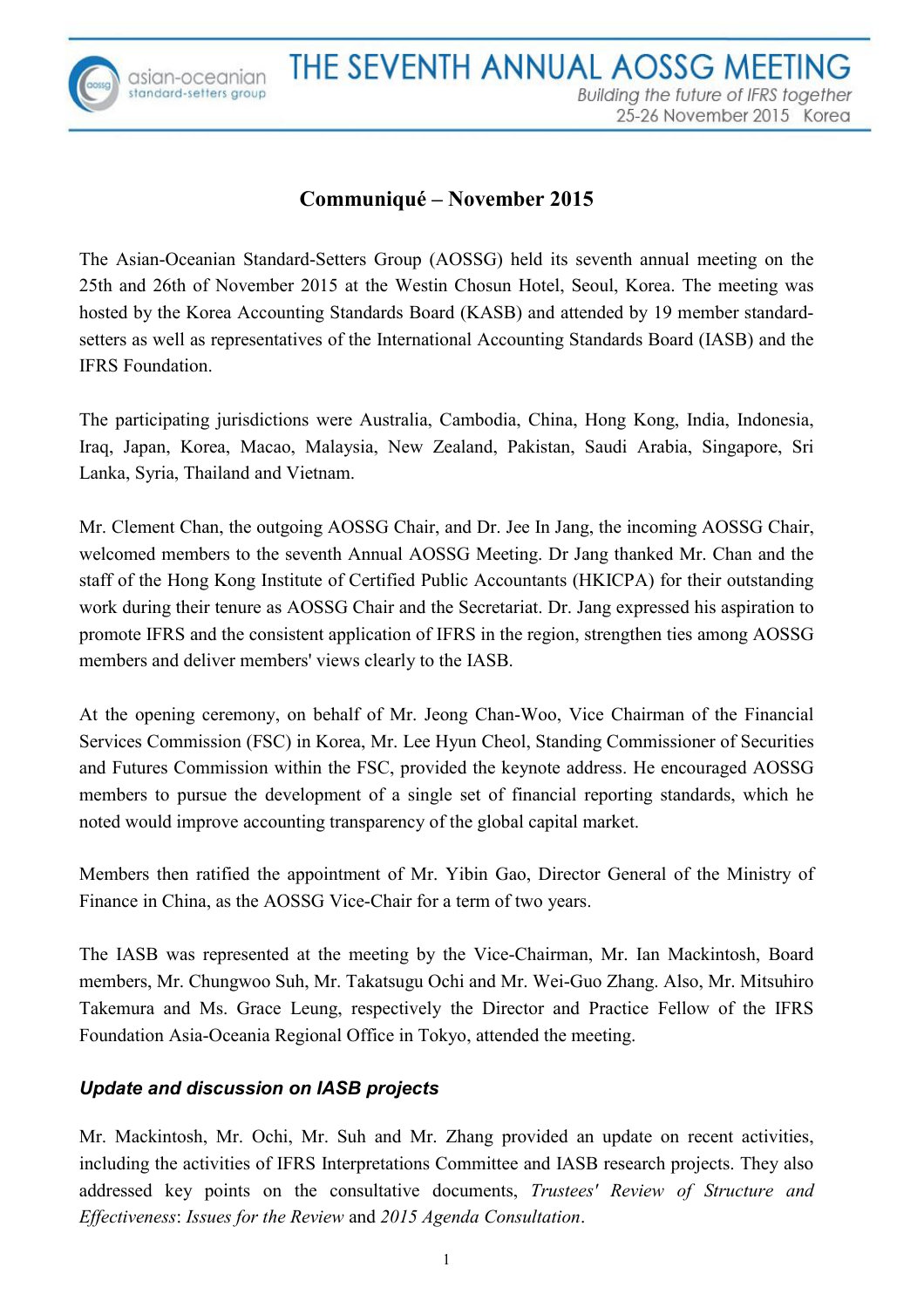

#### *Insurance*

The meeting discussed key issues raised by AOSSG members, including:

- the level of aggregation for measuring and amortizing contractual service margin (CSM);
- whether a three year implementation period after the publication of the IFRS 4 Phase II is deemed to be enough; and
- AOSSG Insurance Working Group's future plans after the completion of the IFRS 4 Phase II.

### *Conceptual Framework*

The meeting discussed key points of the AOSSG's draft comment letter on the IASB's Exposure Draft ED/2015/3 *Conceptual Framework for Financial Reporting*, including:

- identification and classification of measurement bases;
- selection of measurement bases;
- the definition of profit or loss, and recycling of OCI;
- recognition criteria; and
- the definition of a liability.

## *Rate Regulation*

The meeting discussed and shared views on accounting models that would appropriately reflect the financial effect of rate-regulation. In particular, the meeting shared the comments related with the illustrative examples that were already discussed at the Accounting Standards Advisory Forum (ASAF) Meeting and IASB Meeting in July 2015. Diverse views were discussed during the meeting. Also, the meeting introduced the rate-regulation environment and practice in Korea.

## *Disclosure Initiative*

The meeting discussed the IASB's tentative decisions in relation to the Principles of Disclosures project, including:

• an approach to the drafting of disclosure requirements which encourage proper management judgment and whether the proposed approach is appropriate;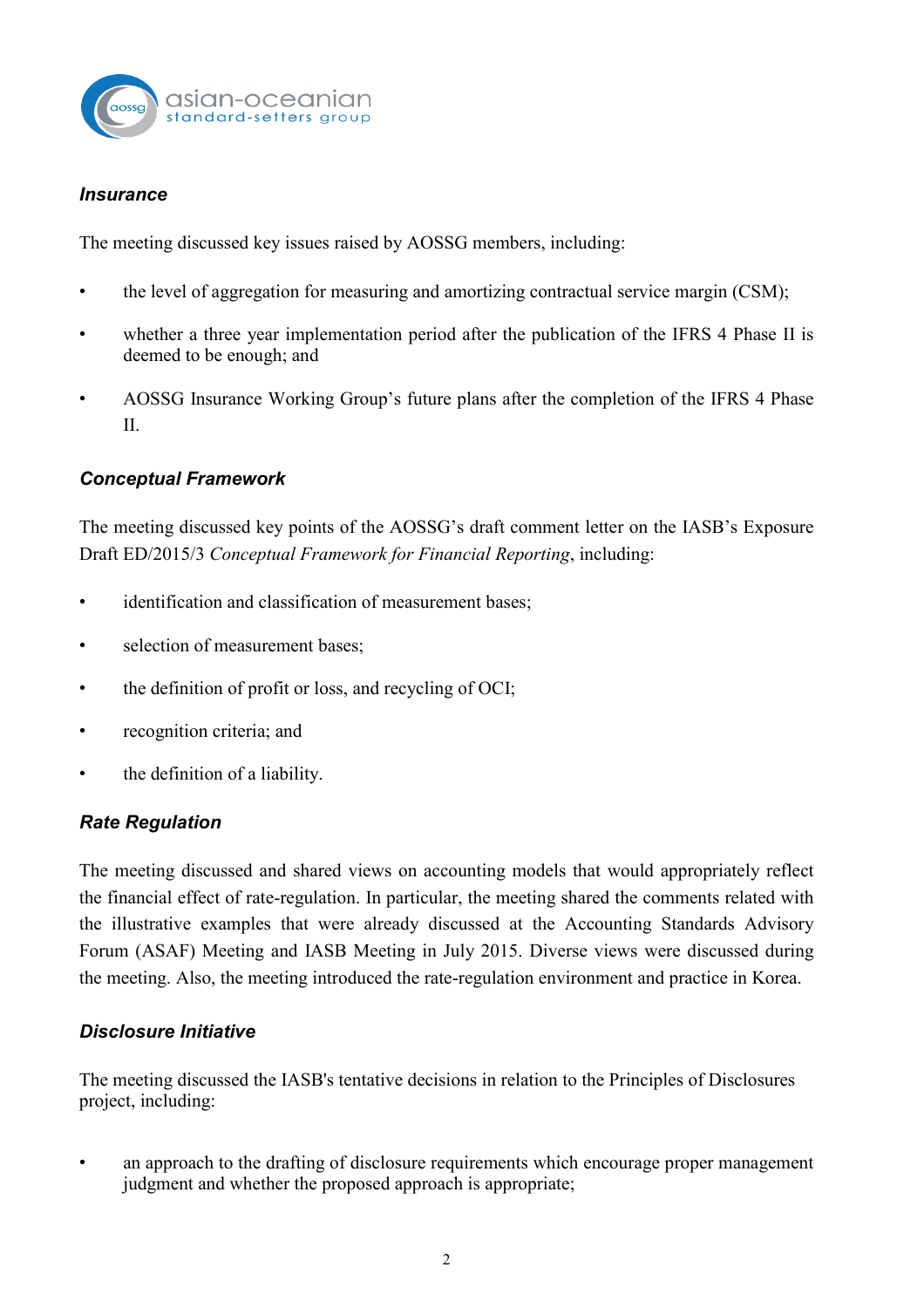

- whether examples in the Exposure Draft of the IFRS Practice Statement *Application of materiality to financial statements* are helpful for management to decide which and how information should be disclosed; and
- whether the IASB should provide additional requirements or guidance regarding operating profit or loss disclosure.

### *Revenue*

The meeting discussed key points of the AOSSG's comment letter on the IASB's Exposure Draft ED/2015/6 *Clarifications to IFRS 15*, including:

- the general approach proposed in the ED;
- convergence between IFRS 15 and Topic 606 of US GAAP on the condition that a highquality principle-based standard is maintained; and
- identification of performance obligations.

## *Agenda Consultation*

The meeting discussed preliminary views of AOSSG members on Request for Views *'2015 Agenda Consultation'*, including:

- factors the IASB should consider in allocating resources to various technical projects;
- priority, relative importance and urgency of research projects addressing an addition or removal of projects and the relevance of different topics in different regions;
- IASB's current work plan for major projects;
- whether the IASB and the Interpretations Committee provide the right mix of implementation support to meet stakeholders' needs and whether that support is sufficient;
- whether the IASB's work plan as a whole delivers change at the right pace and at a level of detail that is appropriate to principle-based standard-setting; and
- whether a five year interval between agenda consultations is more appropriate than the current three year interval.

## *Joint research between members: Accounting judgments on terms of likelihood under IFRS*

The Australian Accounting Standards Board (AASB) and the KASB presented the preliminary results of their joint research project on "Accounting judgments on terms of likelihood in IFRS: Korea and Australia". The objectives of this research are: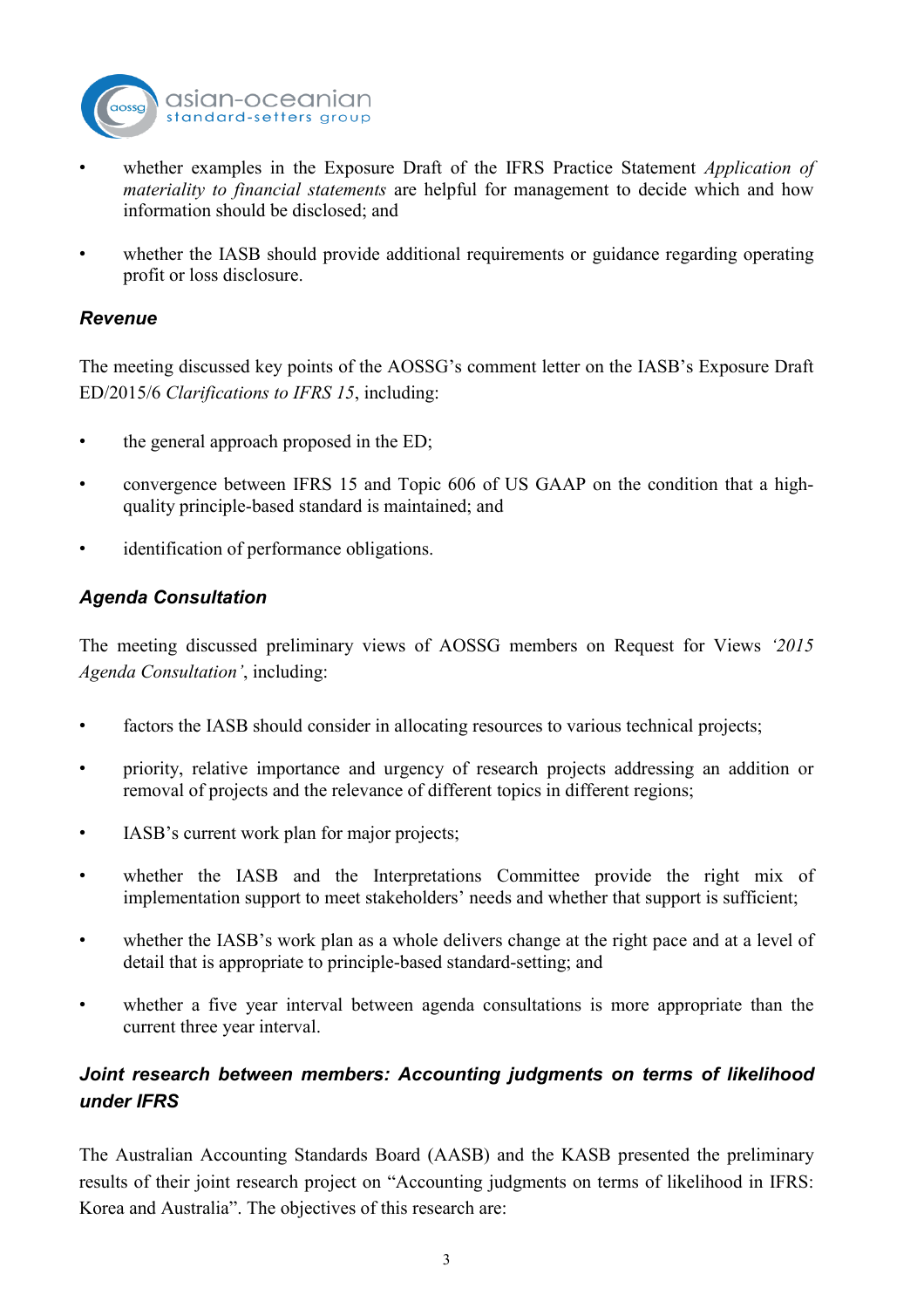

- to investigate whether there are differences in interpreting terms of likelihood by preparers and auditors between Korea and Australia;
- to investigate whether translation of terms of likelihood from English to Korean is consistent with the intended expressions; and
- to identify findings that highlight possible improvements that could be made to the standard-setting process to help achieve the objective of global standards.

Members discussed issues arising from terms of likelihood in IFRS including translation and a range of related issues. In addition, some members showed their interest in participating in this research project. IASB members expressed their appreciation for the joint research and considered that an expansion of this project to examine the consistency in application of IFRS across jurisdictions is important.

### *AOSSG Strategic Plan*

Members discussed the progress of action plans and next steps against the AOSSG Strategic Plan 2015–2019. Specifically, members agreed that:

- as the IASB's Disclosure Initiative project is relevant to all jurisdictions, it is a good platform to facilitate more communication with less active members, and therefore less active members should be encouraged to join the Financial Statement Presentation and Disclosure Working Group;
- all AOSSG members should update the Secretariat for any change in individual/staff representatives, if there is a change;
- the Secretariat will liaise with the Website Working Group in considering setting up a webpage on the AOSSG website that consolidates the letters or papers (research/meeting papers) that are directly submitted by AOSSG members to the IASB, ASAF, etc. to enable the sharing of issues and technical knowledge around the region;
- members should identify opportunities to nominate suitable individuals from the Asian-Oceanian region as members of the IFRS Foundation's advisory bodies (IFRS Advisory Council, Advisory Panel, etc.) to ensure this region is well represented; and
- members should engage actively with representatives of their jurisdictions who are members of the IFRS Trustees and IFRS Advisory Council, and where necessary, inform them of AOSSG activities/issues or vice versa.

#### *Building regional capacity – AOSSG Centre of Excellence Programme*

Members were updated on the assessment of the AOSSG's pilot IFRS Centre of Excellence (COE) programme carried out in Nepal for two years. On the basis of the assessment, members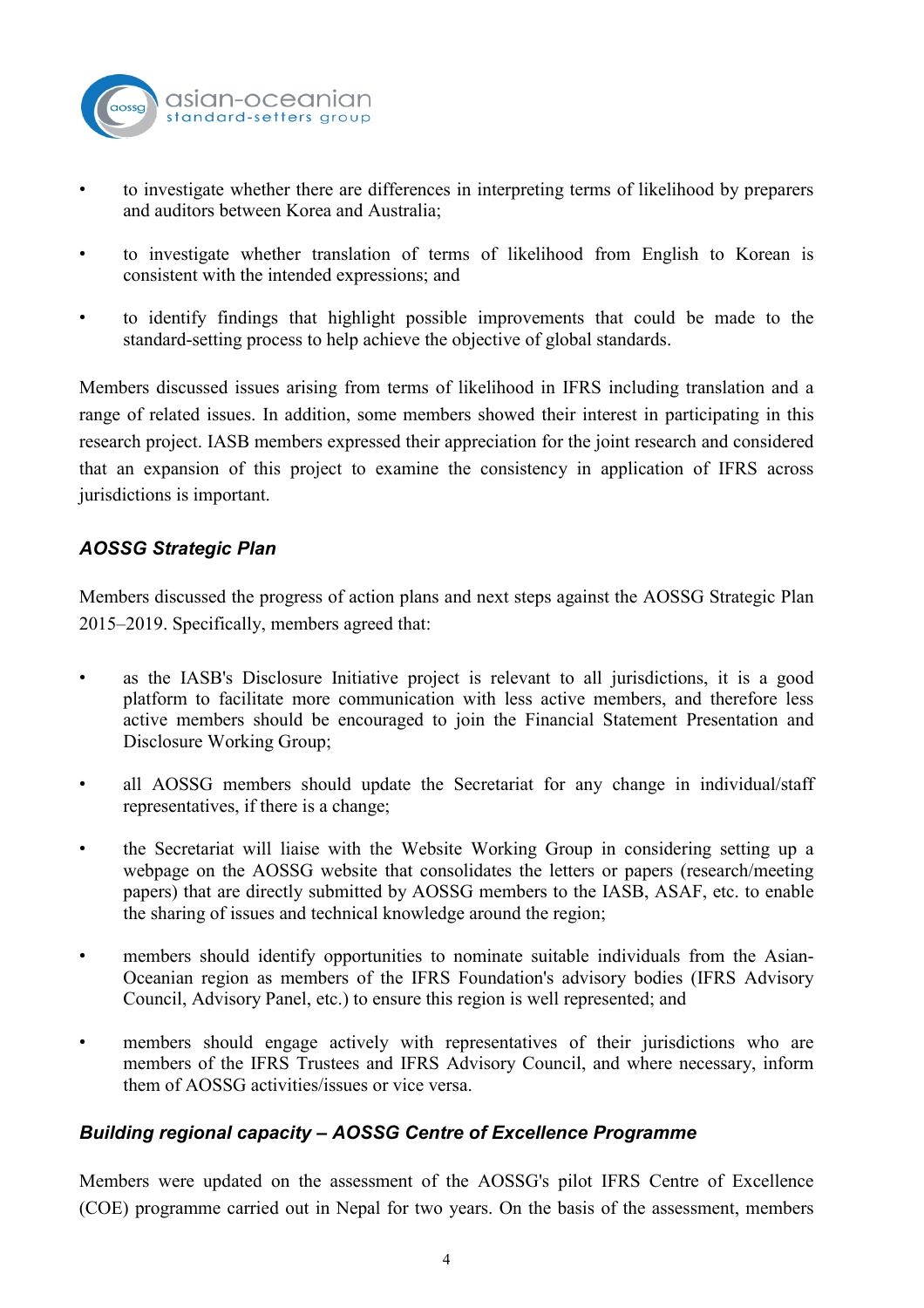

agreed that the AOSSG should continue its COE programme but undertake a new proposed model where mentor(s) from AOSSG membership would help mentee(s). The mentoring role is expected to be limited to advice based on the outcome of the 'on-the-ground' assessment of a mentee and assisting the jurisdiction on a path to adopting IFRS, rather than assistance in developing any local GAAP that might exist in the beneficiary's jurisdiction or training on IFRS requirements.

## *Implementation issues in relation to IAS 41 Agriculture*

Malaysia, India and Thailand noted they still have some practical issues arising from applying IAS 41 *Agriculture,* even after the bearer plant amendments. The AOSSG Agriculture Working Group will consider whether further issues should be raised with the IASB.

## *IFRS in the Region*

AOSSG members from India, Japan, Pakistan, Sri Lanka and Thailand provided updates on the progress of IFRS application in their respective jurisdictions.

## *Closing remarks*

Mr. Ian Mackintosh noted that the Annual AOSSG Meeting had matured in terms of the appropriateness in agendas, the number of attendees, the level of discussion, etc. He stressed that it is very important for the IASB to communicate with regional bodies such as the AOSSG in order to maintain a balanced view. He also noted there are likely to be benefits from encouraging IASB members with a regional background other than Asia-Oceania to participate in the Annual AOSSG Meeting.

Mr. Mitsuhiro Takemura from the IFRS Foundation Asia-Oceania Regional Office in Tokyo announced that an IFRS Workshop will be held at the Tokyo Office on 28 and 29 January 2016 and encouraged participation from the AOSSG members.

Ms. Kimberley Crook expressed gratitude for allowing New Zealand to host the 2016 Annual AOSSG Meeting. She noted that more detailed information, such as venue and timing, will be determined shortly in due course.

Dr. Jee In Jang thanked the IASB members for making themselves available for meaningful discussion on current issues. He also thanked AOSSG members for their attendance and proactive participation. He reaffirmed that he will help promote IFRS across the region, reinforce mutual cooperation among the members and deliver diverse views from the members to the IASB.